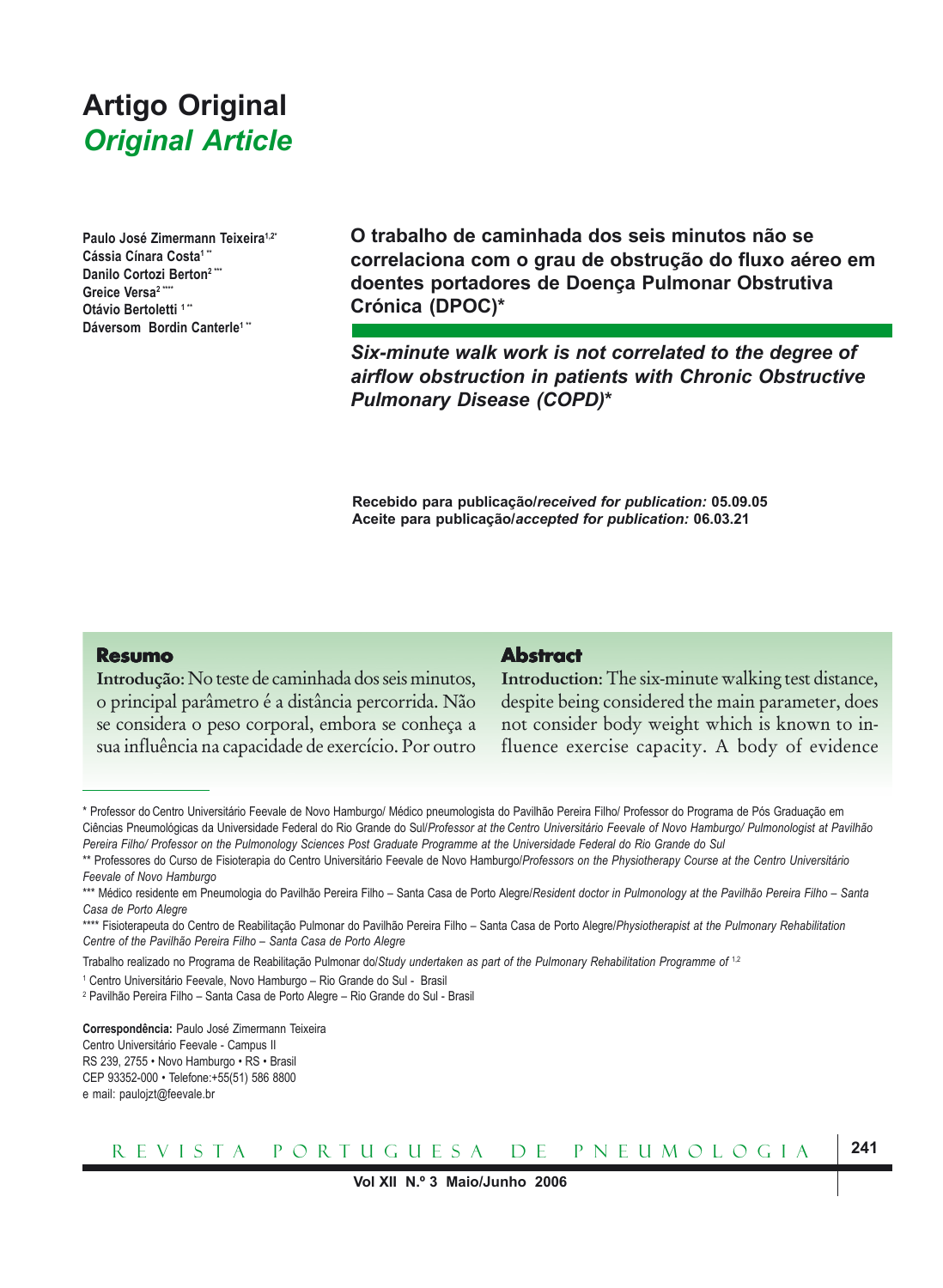Paulo José Zimermann Teixeira, Cássia Cínara Costa, Danilo Cortozi Berton, Greice Versa, Otávio Bertoletti, Dáversom Bordin Canterle,

lado, existem evidências de que o grau de obstrução não se correlaciona com a distância caminhada.

**Objectivo**: Verificar se existe correlação entre o grau de obstrução do fluxo aéreo e o trabalho de caminhar obtido a partir do produto distância x  $x$  peso  $(DxP)$ .

**Materiais e métodos**: Foram estudados 60 doentes portadores de doença pulmonar obstrutiva crónica. As variáveis fisiológicas e funcionais foram correlacionadas com a distância percorrida e com o produto distância/peso.

**Resultados**: Não se encontraram correlações entre o trabalho de caminhar e o grau de obstrução ao fluxo aéreo, nem com os volumes pulmonares. Encontrou-se correlação positiva e significativa da distância com a difusão de monóxido de carbono (DLCO) (r=0,6; p<0,01) e com a SatO<sub>2</sub> final (r= 0,3; p <0,05). A correlação da distância foi negativa e significativa com a ∆ da escala Borg (r= - 0,3; p<0,05). O trabalho de caminhar correlacionou-se de maneira positiva e significativa com a DLCO ( $r = 0,7$ ;  $p < 0,01$ ) e de maneira negativa e significativa com a escala de Borg inicial  $(r=-0,3; p<0,01)$  e final  $(r=-0,4; p<0,05)$ .

**Conclusões**: Não existe correlação entre o grau de obstrução ao fluxo aéreo e o trabalho de caminhar na população estudada. A DLCO foi o único parâmetro funcional respiratório que se correlacionou significativamente com a distância e com o trabalho de caminhar.

#### **Rev Port Pneumol 2006; XII (3): 241-253**

**Palavras-chave**: DPOC, trabalho de caminhada, teste dos seis minutos, capacidade de exercício.

shows the degree of airflow obstruction does not correlate to walking distance and the body weight affects the work/energy required to perform the walk.

**Objective**: To verify if the degree of airflow obstruction correlates to six-minute walk work obtained by weight – walking distance product.

**Patient and methods**: A total of 60 patients with chronic obstructive pulmonary disease were evaluated. The physiological and functional variables were correlated to distance and body weight – walking distance product (WxW).

**Results**: There were no correlations between sixminute walk work and the degree of airflow obstruction. A positive and significant correlation were observed between the distance and Carbon Monoxide Diffusing Capacity (DLCO) (r=0.6;  $p$ <0.01) and between the distance and final SatO<sub>2</sub>  $(r= 0.3$ ;  $p < 0.05$ ). Correlation between distance and Borg scale was negative and significant  $(r=-0.3; p<0.05)$ . The six-minute walk work was positive and significantly correlated to DLCO  $(r= 0.7; p<0.01)$  and negative but significantly correlated to Borg scale in the initial  $(r = -0.3;$  $p < 0.01$ ) and final of the test (r = -0.4;  $p < 0.05$ ). **Conclusion**: Based on this data, there was no correlation between the degree of airflow obstruction and six-minute walk work test. The DLCO was

the only respiratory functional parameter significantly correlated to the distance and to the sixminute walk work.

#### **Rev Port Pneumol 2006; XII (3): 241-253**

**Key-words**: COPD, six- minute walking test, sixminute work walk, exercise capacity.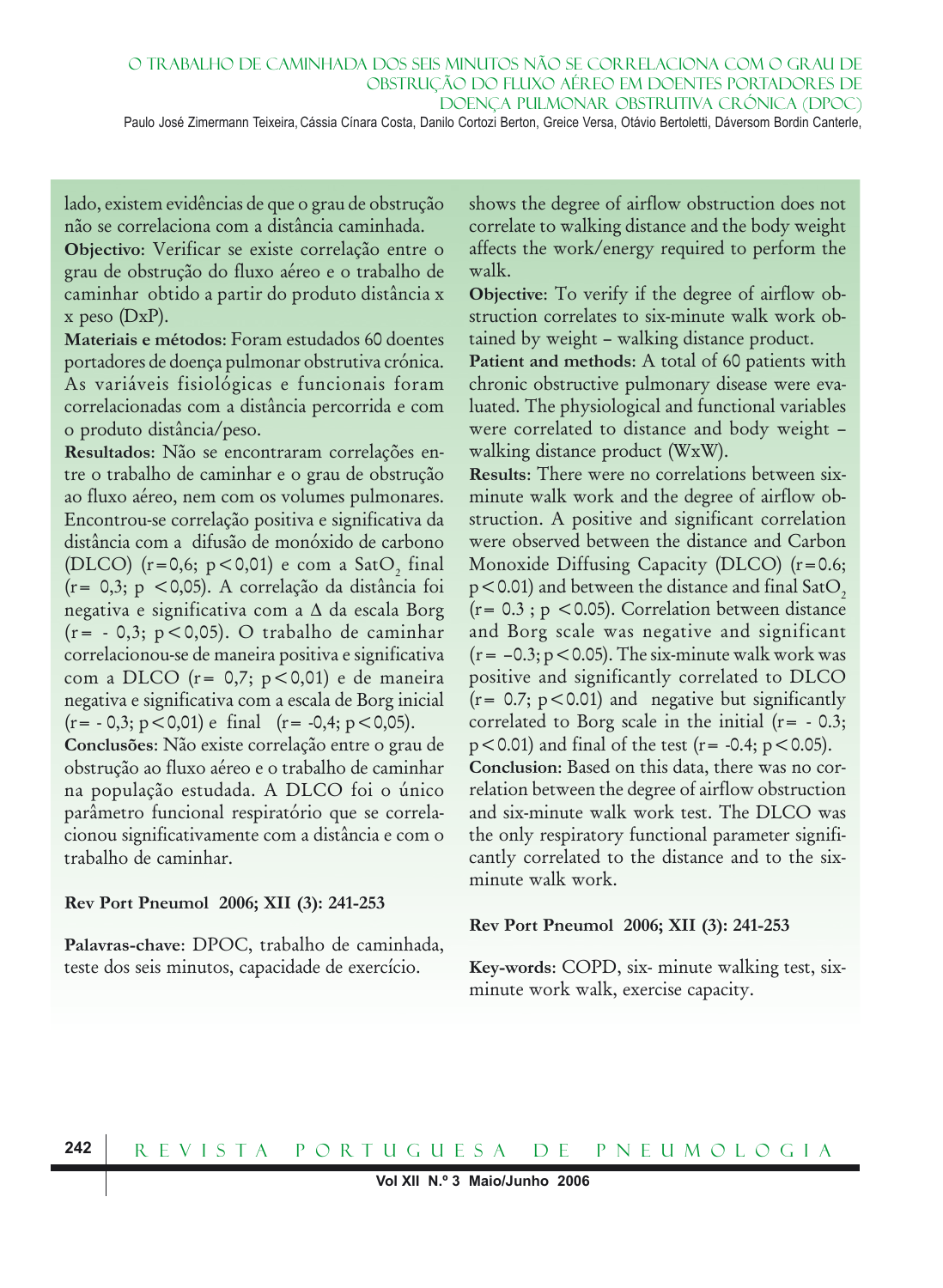O TRABALHO DE CAMINHADA DOS SEIS MINUTOS NÃO SE CORRELACIONA COM O GRAU DE OBSTRUÇÃO DO FLUXO AÉREO EM DOENTES PORTADORES DE DOENÇA PULMONAR OBSTRUTIVA CRÓNICA (DPOC) Paulo José Zimermann Teixeira, Cássia Cínara Costa, Danilo Cortozi Berton, Greice Versa, Otávio Bertoletti, Dáversom Bordin Canterle,

#### **Introdução**

A Doença Pulmonar Obstrutiva Crónica (DPOC) é uma doença caracterizada por limitação ao fluxo aéreo não totalmente reversível. A limitação ao fluxo aéreo usualmente é progressiva e associada a uma resposta inflamatória do pulmão à inalação de partículas ou gases nocivos, causada principalmente pelo tabagismo<sup>1,2</sup>. O doente portador de DPOC apresenta redução importante da sua capacidade física devido a vários factores, como: hiperinsuflação dinâmica, aumento do metabolismo glicolítico, descondicionamento físico que é progressivo e se associa a inactividade física<sup>2,3</sup>. A dissociação entre os testes de função pulmonar em repouso e as provas para avaliar a tolerância ao exercício já estão bem demonstradas. Dentre os doentes portadores de DPOC que foram submetidos a tratamento cirúrgico para reduzir o volume pulmonar e, consequentemente, reduzirem a hiperinsuflação e que apresentaram melhoria funcional pós-operatória, observou-se que o aumento na tolerância ao exercício era mais duradouro do que as alterações observadas nos volumes expirados no primeiro segundo (VEF1)<sup>4</sup>. Esta falta de correlação entre função pulmonar e capacidade de exercício explica-se porque esta última reflecte as interacções que ocorrem com outros sistemas, especialmente o cardiovascular e o muscular5 .

O indivíduo ao realizar uma caminhada executa um trabalho bem definido, uma vez que transporta o seu próprio corpo determinada distância e durante certo período de tempo. O teste de caminhada de seis minutos (TC6min) tem sido utilizado na avaliação dinâmica dos

# **Introduction**

Chronic Obstructive Pulmonary Disease (COPD) is a disease characterised by obstructions to the air flow which are not completely reversible. The obstruction to the air flow is usually progressive and associated with lung inflammation upon inhalation of particles or noxious gases, the main cause of which is smoking<sup>1,2</sup>. The COPD patient presents with a significant reduction in his/her functional capacity. The reasons for this are dynamic hyperinsufflation, increased glycolythic metabolism and a progressive deterioration in physical condition that is associated with physical inactivity<sup>2,3</sup>. The divergence between resting pulmonary function tests and tests to evaluate resistance to exertion has already been shown. Increased exercise tolerance, longer-lasting that the changes seen in the volume expired in one second (FEV1,) has been seen in COPD patients who have undergone surgery to reduce lung volume and which has consequently reduced hyperinsufflation and who have a better post-operative function4 . This lack of correlation between pulmonary function and exercise tolerance can be explained in that the latter reflects the interactions occurring with other systems, particularly the cardiovascular and the muscular systems<sup>5</sup>.

In undertaking the walk test, the patient carries out work which is well defined. He transports his/her body for a specific distance for a set period of time. The walk test takes six minutes (TC6min) and is used in the dynamic evaluation of COPD patients in the attempt to express their exercise capacity. The distance walked in this test is used as the main parameter to

*O doente portador de DPOC apresenta redução importante da sua capacidade física devido a vários factores*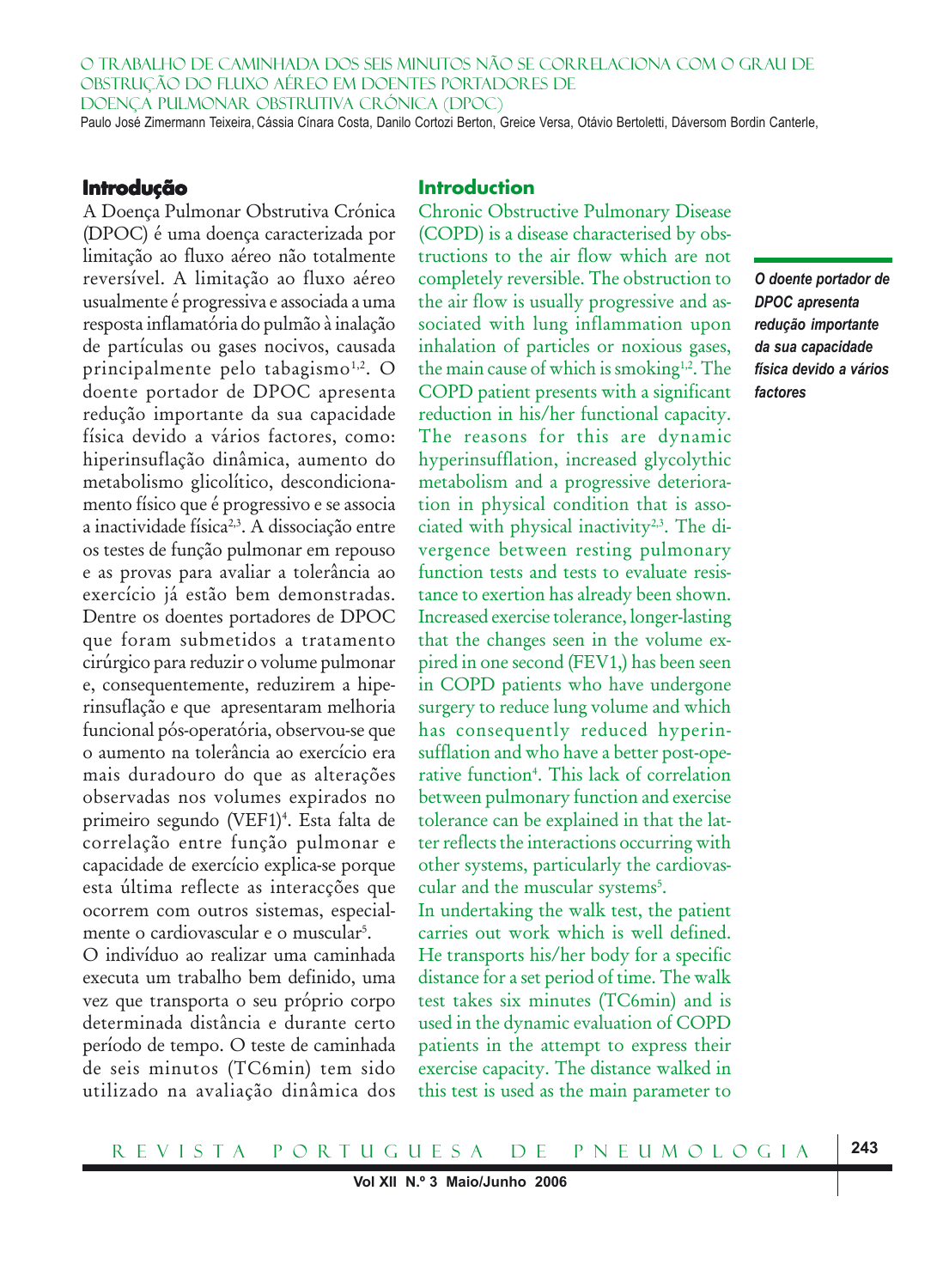Paulo José Zimermann Teixeira, Cássia Cínara Costa, Danilo Cortozi Berton, Greice Versa, Otávio Bertoletti, Dáversom Bordin Canterle,

doentes portadores de DPOC, na tentativa de expressar a capacidade de exercício. Neste teste, a distância percorrida é utilizada como o principal parâmetro para avaliar o desempenho<sup>6,7</sup>. Tem sido proposto que o produto da distância caminhada pelo peso corporal (DxP) expressaria melhor o trabalho de caminhar e que a distância, isoladamente, não seria um bom parâmetro para analisar o desempenho funcional no exercício<sup>8</sup>. Desta forma, o trabalho de caminhar num plano horizontal equivale ao produto DxP<sup>8,9</sup>. O objectivo do presente estudo foi avaliar se existe correlação entre o grau de limitação ao fluxo aéreo e o trabalho de caminhar através do teste de caminhada dos seis minutos. Secundariamente, avaliou-se também a existência de correlações entre os demais parâmetros dos testes de função pulmonar e das variáveis fisiológicas do TC6min. com o trabalho de caminhar.

# **Material e métodos**

No período de Março de 2001 a Junho de 2004, 60 doentes portadores de doença pulmonar obstrutiva crónica foram encaminhados aos programas de reabilitação pulmonar do Centro Universitário Feevale de Novo Hamburgo e do Pavilhão Pereira Filho, Santa Casa de Porto Alegre, RS. Os critérios para o diagnóstico de DPOC foram revistos e seguiram as orientações do GOLD2 , utilizando-se a relação VEF1/CVF < 0,7.

Todos os doentes realizaram espirograma simples, sendo utilizados como valores de referência os da tabela de Knudson *et al*. 10 Em 23 casos foi realizada a medida do coeficiente de difusão para o monóxido evaluate performance<sup>6,7</sup>. It has been suggested that the product of the distance walked by the body weight (WxW) would better express the work of walking and that the distance in itself is not the best parameter to measure the functional performance of the exercise<sup>8</sup>. In this way, the work of walking on the flat is equal to the WxW product 8,9.

This study aims to evaluate if a correlation exists between the degree of air flow obstruction and the work of walking, assessed through the six-minute-walk test. The study also aims to evaluate if there are correlations between the parameter of the lung function test and the physiological variables of the TC6min with the work of walking.

#### **Material and methods**

60 COPD patients were enrolled on pulmonary rehabilitation programmes at the Centro Universitário Feevale of Novo Hamburgo and the Pavilhão Pereira Filho, Santa Casa de Porto Alegre, RS between March 2001 and June 2004. The COPD diagnosis criteria were revised following the GOLD2 guidelines using the FEV1/ FVC< 0.7 ratio.

All the patients underwent a simple spirogram. The Knudson *et al*. 10 values were used as a reference. The median co-efficient of carbon monoxide diffusion capacity (DLCO) was used in 23 cases with the Gaensler and Smith<sup>11</sup> values used as a reference. The total lung capacity (TLC) test was also administered, the reference values those established by Goldman and Becklake<sup>12</sup>.

These patients' data were examined retrospectively and the following noted: age,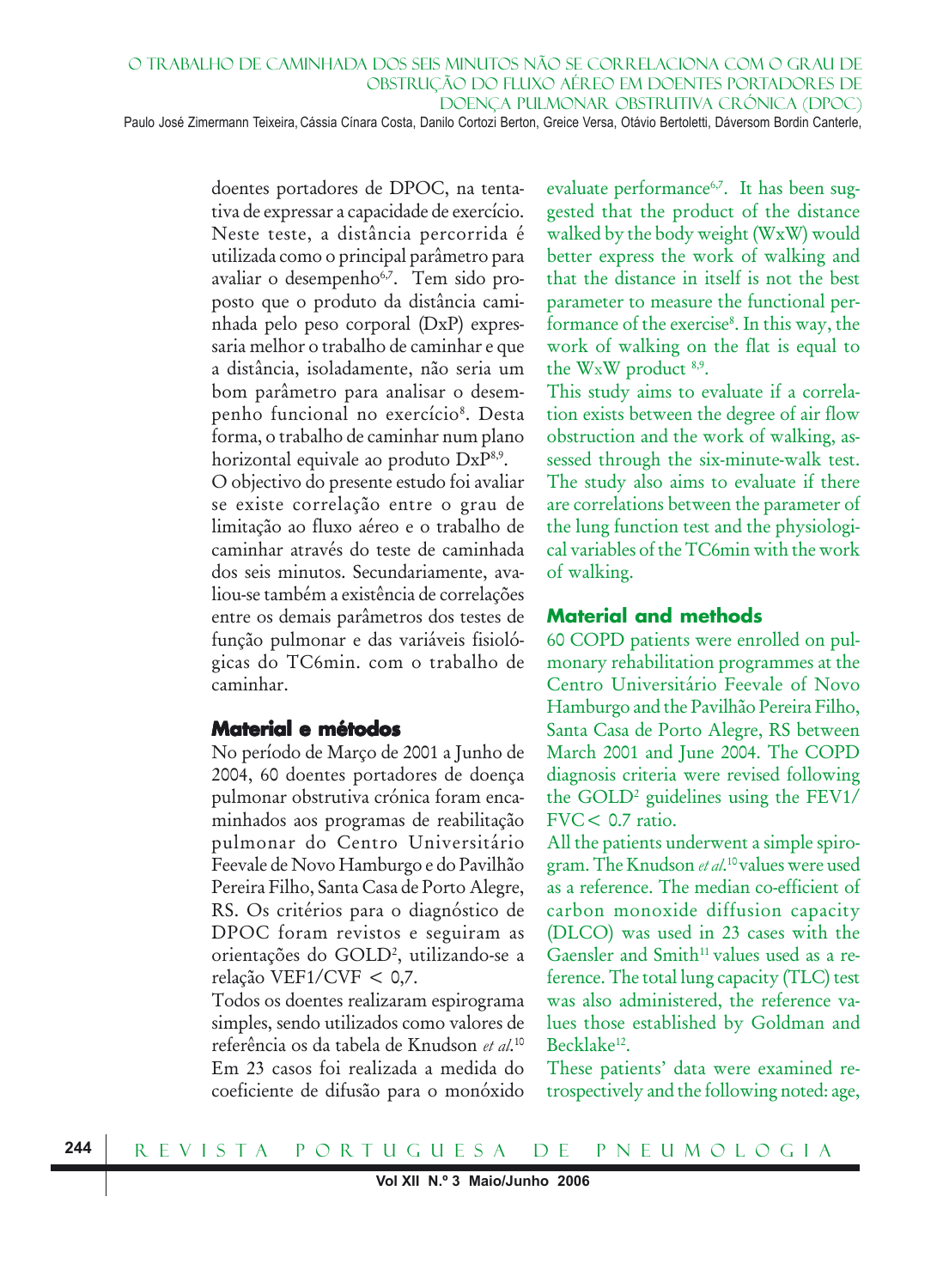de carbono (DLCO), tendo como valores de referência os do estudo de Gaensler e Smith<sup>11</sup>, e a medida da capacidade pulmonar total (CPT), com valores de referência estabelecidos por Goldman e Becklake<sup>12</sup>.

Os dados destes doentes foram revistos retrospectivamente, buscando-se idade, sexo, peso, altura, dados funcionais pulmonares - capacidade vital forçada (CVF), volume expiratório forçado no primeiro segundo (VEF1), relação VEF1/CVF, capacidade pulmonar total (CPT), volume residual (VR), difusão de monóxido de carbono (DLCO) – e dados dos testes de caminhada dos seis minutos – frequência cardíaca (FC) inicial e final, saturação de oxigénio por oxímetro de pulso (Sat $\mathrm{O}_2$ ) inicial e final, índice de Borg inicial e final, bem como as variações antes e após o teste dos parâmetros citados.

O teste de caminhada dos seis minutos era realizado de maneira semelhante nos dois programas, utilizando-se um corredor com 48 metros de comprimento, onde o executor caminhava atrás, acompanhando o ritmo do doente. Foram medidas em repouso e com o doente em pé, as seguintes variáveis: FC, Sat $\mathrm{O}_\mathrm{2}$  e sensação de esforço por dispneia, através da escala de Borg. A cada minuto, a FC, Sat $\mathrm{O}_\mathrm{2}$ e escala de Borg eram registadas e, imediatamente ao final dos seis minutos, foi registada a distância, em metros, percorrida pelo paciente. A primeira caminhada tinha o propósito de adaptar o doente ao procedimento adoptado e a segunda o de aferir os valores. Ocorrendo alguma intercorrência durante o teste, este era cancelado e repetido noutro dia. Dos 60 doentes estudados, 23 tinham prova funcional pulmonar gender, weight, height. Lung function data – forced vital capacity (FVC), forced volume expired in 1 second (FEV1), FEV1/ FCV ratio, total lung capacity (TLC), residual volume (RV), carbon monoxide diffusion capacity (DLCO) - was also noted. Data from the six minute walk tests – initial and final cardiac frequency (CF), initial and final blood oxygen saturation by pulse oximetry  $(SatO<sub>2</sub>)$  and initial and final Borg index - was also recorded, along with pre and post test variations of the abovementioned parameters.

The six-minute-walk test was carried out in an identical manner in the two programmes. A 48 metre long corridor was used and the executor walked behind the patient, accompanying his/her rhythm. Variables in resting and standing CF, Sat $\mathrm{O}_2$  and breathlessness as measured on the Borg scale were measured in the patient. The CF, Sat $\mathrm{O}_2$  and Borg Scale were registered at intervals of one minute and the distance in metres walked by each patient was registered immediately the six minutes were up. The first walk served to adapt the patient to the procedure used and the second to refine the measurements. If anything untoward occurred during the test, the test was cancelled and rescheduled for another day. Of the 60 patients studied, 23 proved to have complete pulmonary function in lung volume and carbon monoxide diffusion capacity tests.

Body mass index (BMI) and the walk work was calculated post test through the product of the distance walked times body weight. The variable medians of the general population studied were calculated and reordered by gender post test. The dis-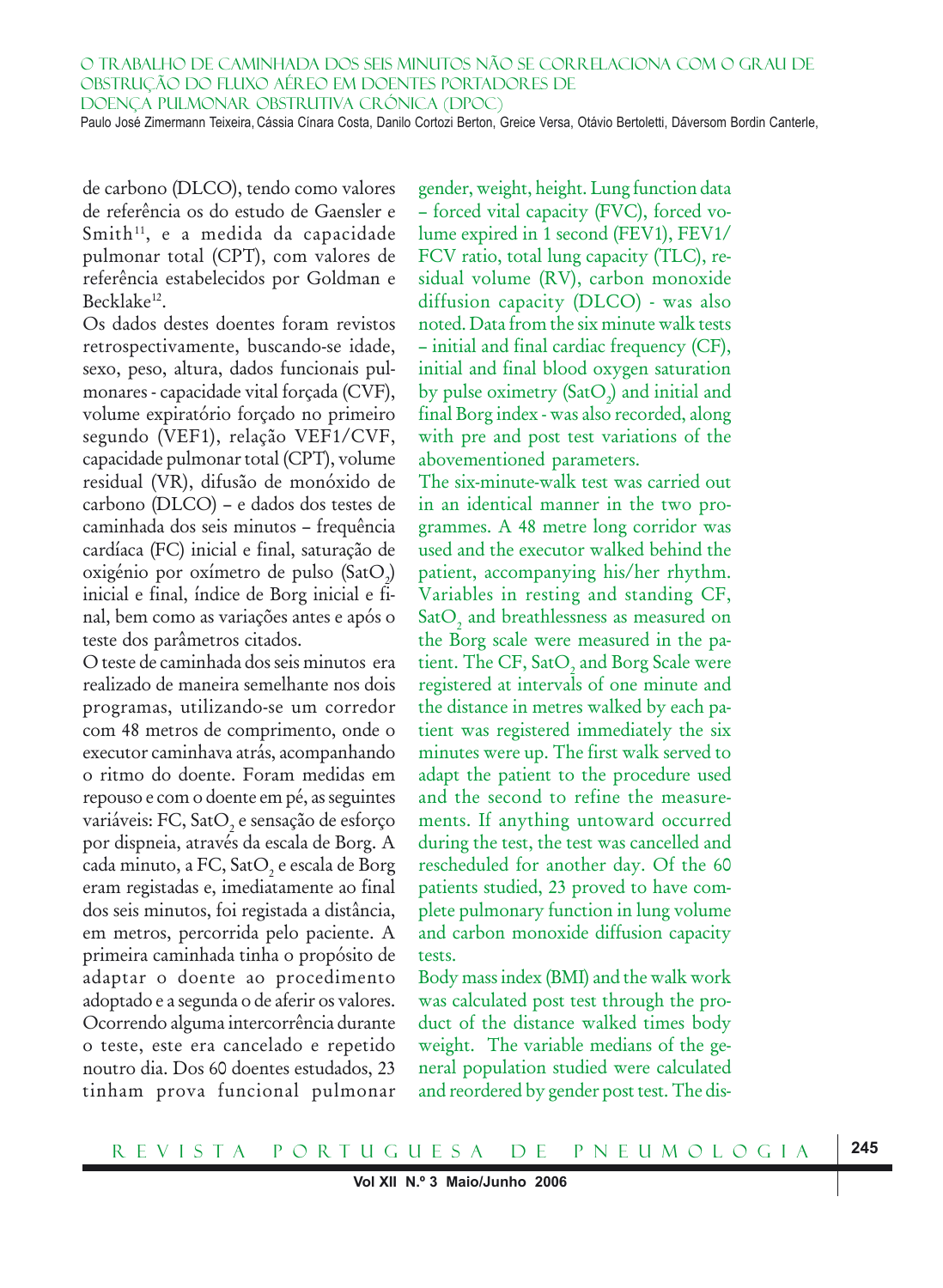O TRABALHO DE CAMINHADA DOS SEIS MINUTOS NÃO SE CORRELACIONA COM O GRAU DE OBSTRUÇÃO DO FLUXO AÉREO EM DOENTES PORTADORES DE DOENÇA PULMONAR OBSTRUTIVA CRÓNICA (DPOC) Paulo José Zimermann Teixeira, Cássia Cínara Costa, Danilo Cortozi Berton, Greice Versa, Otávio Bertoletti, Dáversom Bordin Canterle,

> completa, incluindo volumes pulmonares e teste de difusão do monóxido de carbono.

Posteriormente, foram calculados o índice de massa corporal (IMC) e o trabalho de caminhar através do produto da distância percorrida pelo peso corporal. As médias das variáveis foram analisadas na população geral estudada e, posteriormente reagrupadas por sexo. A distância percorrida e o produto distância x peso corporal obtidos através do teste de caminhada foram correlacionada com as variáveis FC, Sat $\mathrm{O}_2^{}$ , escala de Borg e com as variáveis obtidas através da espirometria com medidas de fluxos e volumes pulmonares e difusão do monóxido de carbono. Os valores foram expressos em médias e desvios-padrão. O teste *t* foi utilizado quando indicado e as correlações foram verificadas através do coeficiente de correlação de Pearson. Os dados foram analisados pelo programa SPSS 12.0, adoptando-se nível de significância de 5%. O estudo foi aprovado pelo Comité de Ética e Pesquisa do Centro Universitário Feevale de Novo Hamburgo.

#### **Resultados**

Os homens apresentaram peso e altura maiores do que as mulheres, sendo significativa apenas a diferença da altura entre os dois sexos. O Quadro I mostra as características demográficas dos doentes em conjunto e agrupados segundo o sexo. Quando avaliada a função pulmonar, não foram observadas diferenças nos graus de obstrução. Dos 23 doentes que avaliaram os volumes pulmonares e a capacidade de difusão de monóxido de carbono, não encontrou-se diferença significativa no

tance walked and the distance X body weight product obtained through the walk test were correlated with the CF, SatO<sub>2</sub> and Borg scale variables and also with the variables gleaned through flow spirometry, lung volume and carbon monoxide diffusion capacity. The values were expressed in medians and standard deviations. The t-test was used when deemed necessary and the correlations verified through the Pearson chi-square test. The data was analysed using the SPSS 12.0 program, and a 5% significance level adopted. The Ethics Committee and Research Committee of the Centro Universitário Feevale of Novo Hamburgo approved the study.

#### **Results**

The male subjects weighed more and were taller than the female subjects. Only the difference in height between the two genders was a significant factor. Table I shows the demographic characteristics of the patients as a group and grouped according to gender. The lung function evaluation showed no differences in the degrees of obstruction. 23 patients underwent lung volume and carbon monoxide diffusion capacity tests. Among this group, no significant difference in the degree of hyperinsufflation was found, although the DLCO was significantly higher in the female subjects. (Table II). The comparisons of the physiological variables obtained in the walk test did not reveal significant differences between the two genders (Table III).

Evaluation of the functional variables obtained in the lung function tests did not correlate with the FVC, FEV1, FEV1/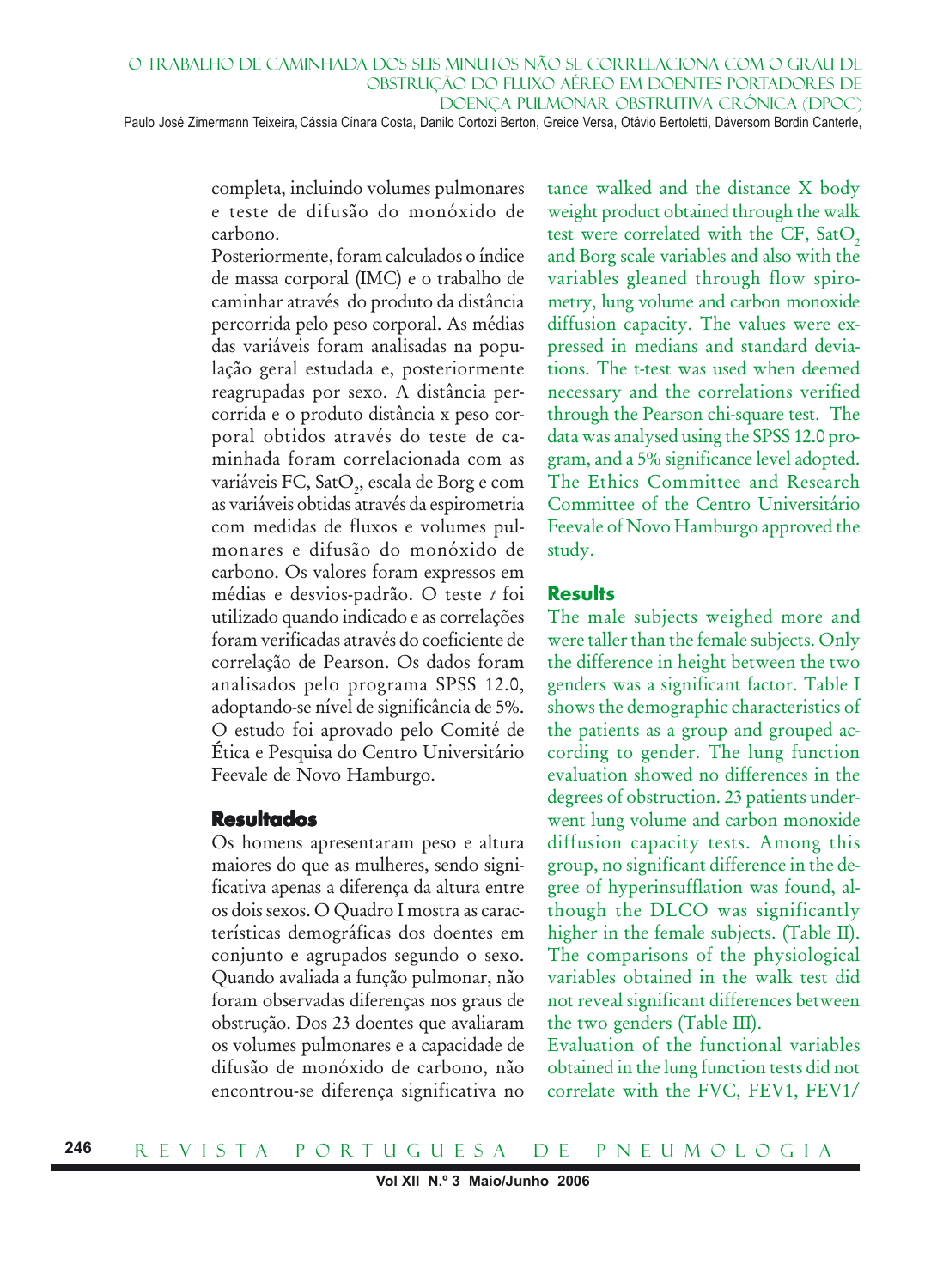Paulo José Zimermann Teixeira, Cássia Cínara Costa, Danilo Cortozi Berton, Greice Versa, Otávio Bertoletti, Dáversom Bordin Canterle,

| Variáveis                                     | Combinado<br><b>Homens</b> |                | <b>Mulheres</b> |  |
|-----------------------------------------------|----------------------------|----------------|-----------------|--|
| Pacientes (n)                                 | 60                         | 39             | 21              |  |
| Idade (anos)                                  | $64.9 \pm 8.7$             | $65.7 \pm 7.8$ | $63.3 \pm 9.9$  |  |
| Altura (cm)                                   | $165 \pm 7.5$              | $169 \pm 5.4*$ | $157 \pm 4.9$   |  |
| Peso (kg)                                     | $65.1 \pm 15.4$            |                | $60.4 \pm 16.4$ |  |
| $IMC$ (kg/cm <sup>2</sup> )<br>$24.6 \pm 6.8$ |                            | $23.9 \pm 4.7$ | $26.0 \pm 9.5$  |  |

**Quadro I** – Características dos doentes portadores de DPOC **Table I –** Characteristics of the COPD patients

Resultados apresentados em média ±desvio padrão

 $*$  p < 0.001

| <b>Variables</b>          | <b>Combined</b> | Men             | Women           |  |
|---------------------------|-----------------|-----------------|-----------------|--|
| Patients (n)              | 60              | 39              | 21              |  |
| Age (years)               | $64.9 \pm 8.7$  | $65.7 \pm 7.8$  | $63.3 \pm 9.9$  |  |
| Height (cm)               | $165 \pm 7.5$   |                 | $157 \pm 4.9$   |  |
| Weight (km)               | $65.1 \pm 15.4$ | $67.7 \pm 14.4$ | $60.4 \pm 16.4$ |  |
| BMI (kg/cm <sup>2</sup> ) | $24.6 \pm 6.8$  | $23.9 \pm 4.7$  | $26.0 \pm 9.5$  |  |

**Table II** – Lung Function Index scores of the 60 COPD patients

**Variables Combined Men Women % FVC** 63.5 ± 22.2 62.5 ± 25.0 65.5 ± 15.3 **% FEV1** 38.7 ± 18.7 37.7 ± 20.4 40.8 ± 15.2  **FEV1/FVC** 56.2 ± 21.4 55.7 ± 20.7 57.3± 23.5 **% TLC#** 92.1+19.9 113 + 35.4 92.1 + 19.8 **% RV #** 131.7 ± 63.5 197.5 ± 97.0 131.6 ± 63.5 **% DLCO #** 62.7±19.0 28.6± 17.7\* 62.7 ± 19.0\*

Results shown in median ±standard deviation

 $* n < 0.001$ 

| Quadro II - Percentual dos índices de função pulmonar de 60 doentes |  |  |  |
|---------------------------------------------------------------------|--|--|--|
| com DPOC                                                            |  |  |  |

| Variáveis       | Combinado        | <b>Homens</b>     | <b>Mulheres</b>   |  |
|-----------------|------------------|-------------------|-------------------|--|
| % CVF           | $63.5 \pm 22.2$  | $62.5 \pm 25.0$   | $65.5 \pm 15.3$   |  |
| % VEF1          | $38.7 \pm 18.7$  | $37.7 \pm 20.4$   | $40.8 \pm 15.2$   |  |
| <b>VEF1/CVF</b> | $56.2 \pm 21.4$  | $55.7 \pm 20.7$   | $57,3 \pm 23,5$   |  |
| $%$ CPT#        | $92.1 \pm 19.9$  | $113 \pm 35.4$    | $92.1 \pm 19.8$   |  |
| $%$ VR#         | $131.7 \pm 63.5$ | $197,5 \pm 97,0$  | $131.6 \pm 63.5$  |  |
| $%$ DLCO#       | $62.7 \pm 19.0$  | $28.6 \pm 17.7^*$ | $62.7 \pm 19.0^*$ |  |

Resultados apresentados em média ±desvio padrão.

 $n < 0.001$ 

# 23 doentes avaliados

grau de hiperinsuflação, porém a DLCO foi significativamente maior nas mulheres (Quadro II). As comparações das variáveis fisiológicas obtidas no teste de caminhada não mostraram diferenças significativas entre os sexos (Quadro III).

A avaliação das variáveis funcionais obtidas nos testes de função pulmonar não demonstraram correlação da CVF, VEF1, relação VEF1/CVF, CPT e VR com a distância percorrida nem com o trabalho de caminhar (DxP). Observou-se correlação fortemente positiva e significativa da DLCO com a distância  $(r=0.6; p<0.01)$ e também com o trabalho de caminhar

Results shown in median ±standard deviation  $n < 0.001$ # 23 patients evaluated

FVC ration, TPC and RV, with the distance walked or the work of walking (WxW). There was a strong positive and significant correlation of DLCO with distance  $(r=0.6; p<0.01)$  and with the work of walking  $(r= 0.7; p < 0.01)$  (Table IV). Of the physiological variables obtained in the walk test, the SatO<sub>2</sub> at the end of the test showed a moderate and significant correlation with distance  $(r = 0.3; p < 0.05)$ . The correlation of distance was negative and significance with the variation of the Borg scale values ( $r = -0.3$ ;  $p < 0.05$ ) as well as with the initial and final Borg scale values, while the walk work correlated nega-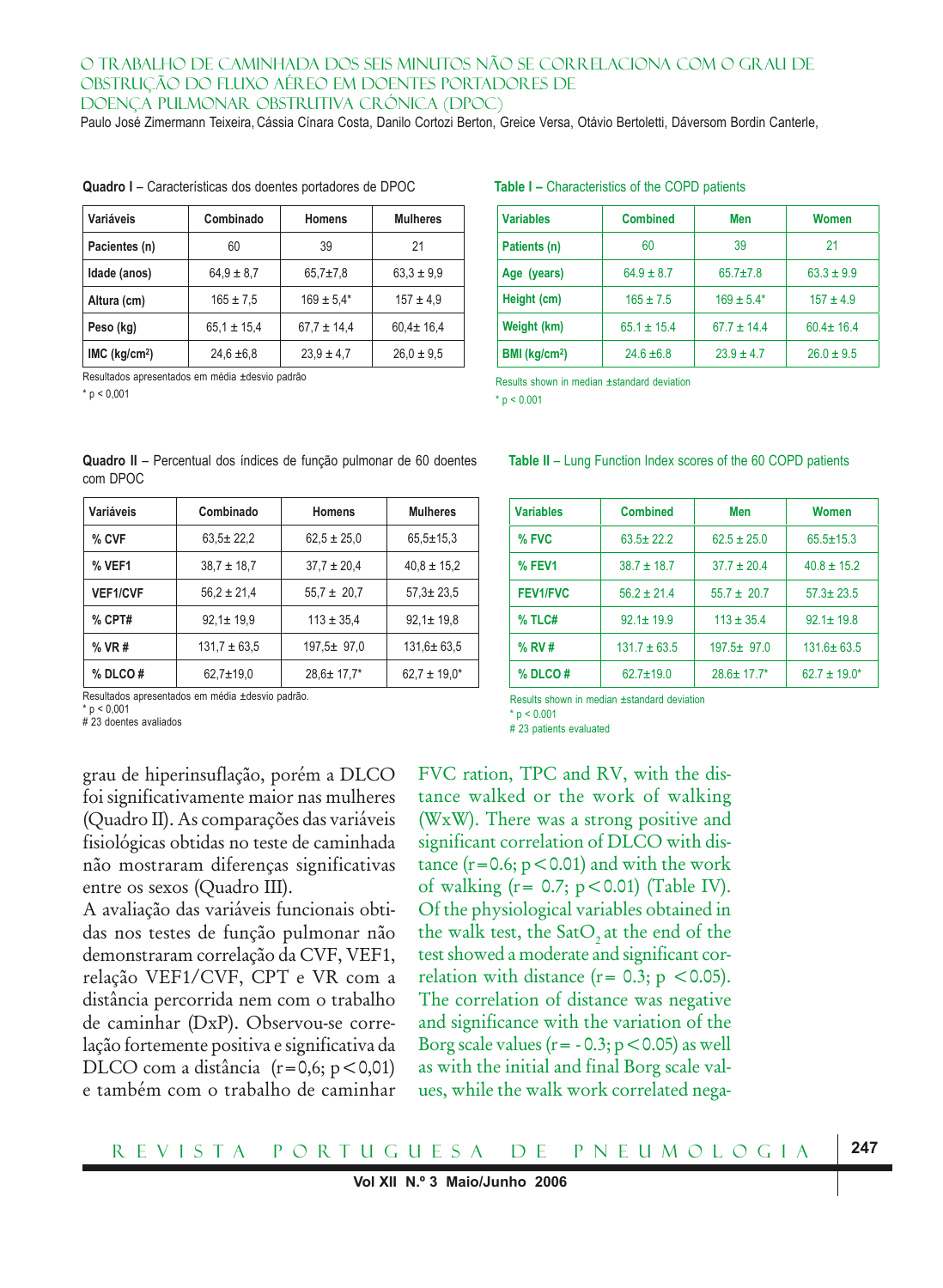Paulo José Zimermann Teixeira, Cássia Cínara Costa, Danilo Cortozi Berton, Greice Versa, Otávio Bertoletti, Dáversom Bordin Canterle,

Quadro III – Variações médias das variáveis fisiológicas de 60 pacientes com Table III – Median variations of the physiological variables of the 60 COPD DPOC submetidos ao teste da caminhada dos seis minutos

| Variáveis                    | Combinado       | <b>Homens</b>     | <b>Mulheres</b>  |
|------------------------------|-----------------|-------------------|------------------|
| A FC                         | $15 \pm 18$     | $13.3 \pm 16.0$   | $18.4 \pm 21.4$  |
| $\Delta$ % SatO <sub>2</sub> | $5 \pm 6$       | $5.2 \pm 5.8$     | $5.9 \pm 6.6$    |
| ∆ Borg                       | $2.8 \pm 1.8$   | $2.7 \pm 1.9$     | $3.1 \pm 1.8$    |
| Distância (m)                | $354 \pm 12.2$  | $348.9 \pm 137.3$ | $365.6 \pm 91.1$ |
| $DxP$ (kg $Km^{-1}$ )        | $23.1 \pm 10.5$ | $24.0 \pm 12.0$   | $21.0 \pm 60.0$  |

patients undertaking the six-minute-walk test

| <b>Variables</b>             | <b>Combined</b> | Men               | Women            |
|------------------------------|-----------------|-------------------|------------------|
| $\Delta$ CF                  | $15 \pm 18$     | $13.3 \pm 16.0$   | $18.4 \pm 21.4$  |
| $\Delta$ % SatO <sub>2</sub> | $5 \pm 6$       | $5.2 \pm 5.8$     | $5.9 \pm 6.6$    |
| $\Delta$ Borg                | $2.8 \pm 1.8$   | $2.7 \pm 1.9$     | $3.1 \pm 1.8$    |
| Distance (m)                 | $354 \pm 12.2$  | $348.9 \pm 137.3$ | $365.6 \pm 91.1$ |
| $WxW (KqKm-1)$               | $23.1 \pm 10.5$ | $24.0 \pm 12.0$   | $21.0 \pm 60.0$  |

Resultados apresentados em média ±desvio-padrão

Results shown in median ±standard deviation

**Quadro IV –** Coeficientes de correlação para a distância e produto DxP no teste de caminhada dos seis minutos com as variáveis funcionais respiratórias e variáveis fisiológicas

**Table IV –** Correlation factors for distance and WxW product in the six-minute-walk test with the respiratory function and physiological variables.

|                            |            | Distância percorrida |            | Distância x Peso corporal |
|----------------------------|------------|----------------------|------------|---------------------------|
| Variáveis                  | Valor de r | Valor de p           | Valor de r | Valor de p                |
| % CVF                      | 0,2        | <b>NS</b>            | 0,1        | NS.                       |
| % VEF1                     | 0,2        | <b>NS</b>            | 0,2        | <b>NS</b>                 |
| <b>VEF1/CVF</b>            | 0,2        | <b>NS</b>            | 0,2        | <b>NS</b>                 |
| % CPT                      | $-0,1$     | <b>NS</b>            | $-0,1$     | NS.                       |
| $%$ VR                     | $-0,3$     | <b>NS</b>            | $-0.3$     | <b>NS</b>                 |
| % DLCO                     | 0,6        | ${}_{0.01}$          | 0,7        | < 0.01                    |
| <b>FC</b> inicial          | 0,1        | <b>NS</b>            | 0,2        | <b>NS</b>                 |
| <b>FC</b> final            | $-0,2$     | <b>NS</b>            | $-0,1$     | <b>NS</b>                 |
| <b>ΔFC</b>                 | $-0,2$     | <b>NS</b>            | $-0,2$     | <b>NS</b>                 |
| SatO <sub>2</sub> inicial  | 0,2        | <b>NS</b>            | 0,1        | <b>NS</b>                 |
| SatO <sub>2</sub> final    | 0,3        | < 0.05               | 0,2        | NS.                       |
| $\Delta$ SatO <sub>2</sub> | $-0,3$     | <b>NS</b>            | 0,2        | <b>NS</b>                 |
| Borg inicial               | $-0,4$     | < 0.05               | $-0.3$     | < 0.01                    |
| Borg final                 | $-0.5$     | < 0.01               | $-0.4$     | < 0.05                    |
| $\Delta$ Borg              | $-0,3$     | < 0.05               | $-0,1$     | <b>NS</b>                 |

| <b>Variables</b>               |                | <b>Distance walked</b> | <b>Distance x Body</b><br>weight |           |  |
|--------------------------------|----------------|------------------------|----------------------------------|-----------|--|
|                                | <b>R</b> value | P value                | <b>R</b> value                   | P value   |  |
| % FVC                          | 0.2            | <b>NS</b>              | 0.1                              | <b>NS</b> |  |
| % FEV1                         | 0.2            | <b>NS</b>              | 0.2                              | NS.       |  |
| <b>FEV1/FVC</b>                | 0.2            | <b>NS</b>              | 0.2                              | <b>NS</b> |  |
| % TLC#                         | $-0.1$         | <b>NS</b>              | $-0.1$                           | <b>NS</b> |  |
| % RV #                         | $-0.3$         | <b>NS</b>              | $-0.3$                           | <b>NS</b> |  |
| % DLCO                         | 0.6            | < 0.01                 | 0.7                              | < 0.01    |  |
| <b>Initial CF</b>              | 0.1            | <b>NS</b>              | 0.2                              | <b>NS</b> |  |
| <b>End CF</b>                  | $-0.2$         | <b>NS</b>              | $-0.1$                           | <b>NS</b> |  |
| <b>ACF</b>                     | $-0.2$         | <b>NS</b>              | $-0.2$                           | <b>NS</b> |  |
| Initial SatO <sub>2</sub>      | 0.2            | <b>NS</b>              | 0.1                              | <b>NS</b> |  |
| <b>Final SatO</b> <sub>2</sub> | 0.3            | < 0.05                 | 0.2                              | <b>NS</b> |  |
| $\Delta$ SatO2                 | $-0.3$         | <b>NS</b>              | 0.2                              | <b>NS</b> |  |
| <b>Initial Borg</b>            | $-0.4$         | < 0.05                 | $-0.3$                           | < 0.01    |  |
| <b>Final Borg</b>              | $-0.5$         | < 0.01                 | $-0.4$                           | < 0.05    |  |
| $\Delta$ Borg                  | $-0.3$         | < 0,05                 | $-0.1$                           | <b>NS</b> |  |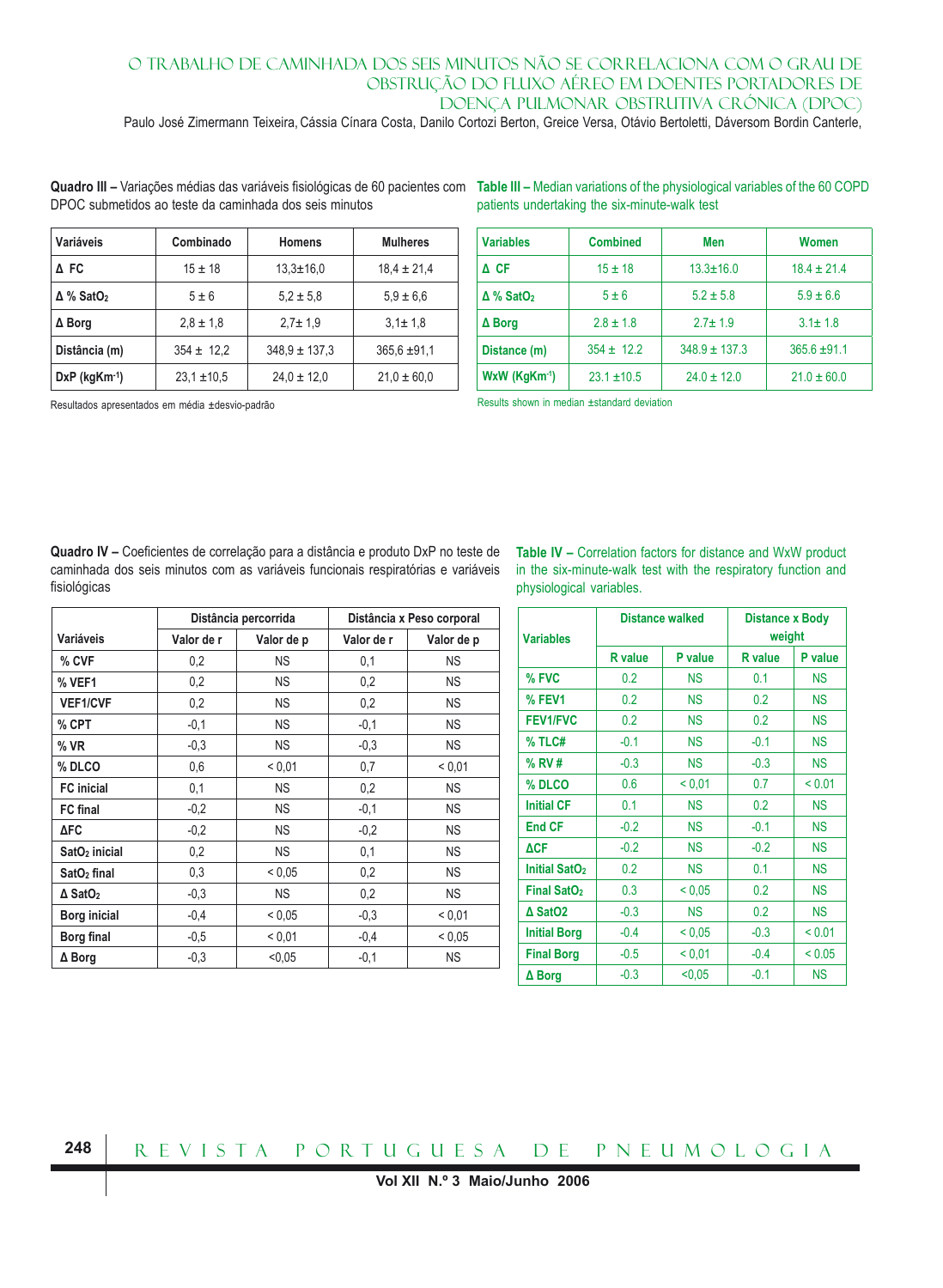Paulo José Zimermann Teixeira, Cássia Cínara Costa, Danilo Cortozi Berton, Greice Versa, Otávio Bertoletti, Dáversom Bordin Canterle,

(r= 0,7; p<0,01) (Quadro IV). Dentre as variáveis fisiológicas obtidas no teste de caminhada, a SatO, no final do teste, demonstrou uma correlação moderada e significativa apenas com a distância  $(r= 0, 3; p < 0, 05)$ . A correlação da distância foi negativa e significativa com a variação ∆ dos valores da escala de Borg  $(r = -0, 3; p < 0, 05)$ , bem como com os valores inicial e final da escala de Borg, enquanto o trabalho de caminhar correlacionou-se de maneira negativa, porém significativa, somente com os valores inicial  $(r = -0.3; p < 0.01)$  e final  $(r = -0.4;$ p<0,05) da escala de Borg (Quadro IV).

#### **Discussão**

Os nossos dados não demonstraram a existência de correlação do grau de obstrução ao fluxo aéreo, tanto com a distância percorrida no teste de caminhada como com o trabalho de caminhar. Observamos, porém, correlação significativa da percentagem da DLCO, tanto com a distância percorrida como com o trabalho de caminhar durante seis minutos. Já foi demonstrado por alguns autores13,14 que a obstrução ao fluxo aéreo não se correlaciona com a capacidade de exercícios em doentes com DPOC. Outros<sup>15,16</sup>, no entanto, demonstraram que em doentes com obstrução do fluxo aéreo, a CVF, o VEF1 e a DLCO estão correlacionados com a distância caminhada. Estudando 33 homens portadores de DPOC, Chuang e cols<sup>8</sup> demonstraram correlação da capacidade vital (CV) e da percentagem da DLCO com o trabalho de caminhar, não tendo demonstrado existir correlação significativa das outras variáveis funcionais respiratórias obtidas tively and significantly with the initial  $(r=-0.3; p<0.01)$  and final  $(r=-0.4;$ p<0.05) values of the Borg scale (Table IV).

# **Discussion**

Our data did not show any correlation between the degree of air flow obstruction with the distance walked and the work of walking. What we did observe was a significant correlation between the DLCO score with the distance walked and the work of walking for six minutes. Several authors<sup>13,14</sup> have already shown that the air flow obstruction does not correlate with the exercise capacity in COPD patients. Others<sup>15,16</sup>, however, show that the FVC, FEV1 and DLCO in patients with air flow obstruction are correlated with the distance walked. In their study of 33 male COPD patients, Chuang et al<sup>8</sup> showed a correlation between the vital capacity (VC) and the DLCO score with the work of walking but did not show a significant correlation of the other resting respiratory function variables obtained. Conversely, Carter *et al*<sup>9</sup> showed a significant correlation of the VC, FVC, FEV1 and the DLCO with the distance and the work of walking. Chuang *et al* <sup>8</sup> proposed evaluating the work of walking represented by the WxW product and the good correlation of this variable with the data obtained in the cardiopulmonary exercise test in men was also corroborated by Carter *et al*<sup>9</sup> in their study of 90 men and 34 women. These authors showed that there was major correlation between the work of walking with the lung function variables and found the work of walking had greater sensitivity and specificity for showing the exercise capacity in the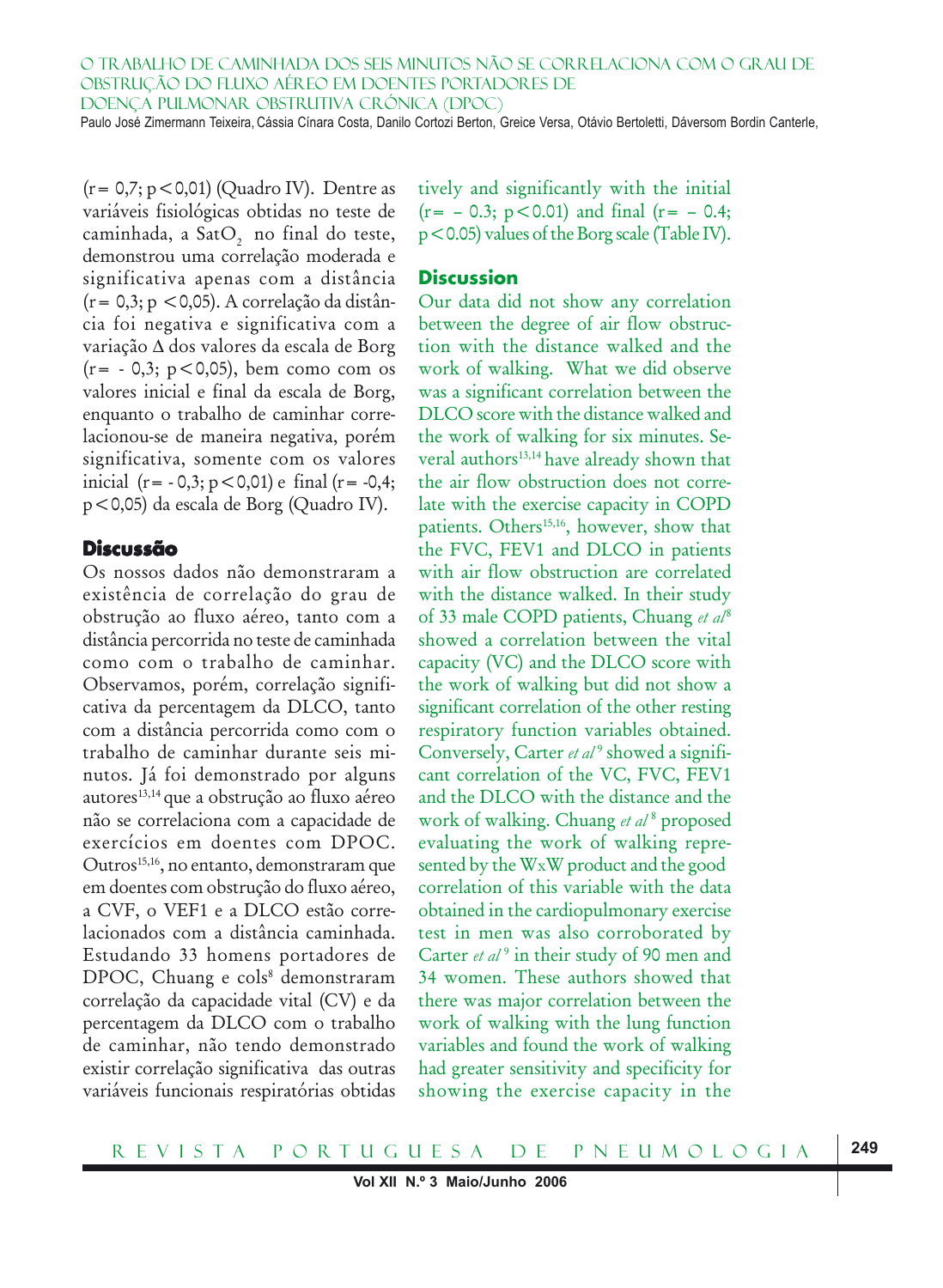no repouso. Por outro lado, Carter e cols<sup>9</sup> demonstram correlação significativa da CV, da CVF, do VEF1 e da DLCO tanto com a distância como com o trabalho de caminhar. A ideia proposta por Chuang e cols8 de avaliar o trabalho de caminhada representado pelo produto DxP e a demonstração de uma boa correlação desta variável com dados obtidos no teste de exercício cardiopulmonar em homens foi também corroborada por Carter e cols<sup>9</sup> estudando 90 homens e 34 mulheres. Estes autores mostraram que havia maior correlação do trabalho de caminhar com as variáveis funcionais pulmonares e encontraram o trabalho de caminhar como apresentando maior sensibilidade e especificidade para predizer a capacidade de exercícios nos indivíduos portadores de DPOC.

Na nossa amostra, em que os homens eram significativamente mais altos, as médias das porcentagens dos fluxos e volumes pulmonares em relação ao previsto foram semelhantes entre homens e mulheres. No entanto, nos 23 doentes que realizaram a DLCO, as mulheres apresentaram valores significativamente maiores de difusão e eram menos hiperinsufladas (%VR: 197,6 ± 97,0 *vs.* 131,6 ± 63,5), apesar de não apresentarem diferença estatisticamente significativa. No entanto, já foi descrito que homens e mulheres diferem no declínio da capacidade aeróbica, mesmo quando apresentam disfunção respiratória semelhante<sup>17</sup>.

Neste grupo de doentes portadores de DPOC, a intensidade da obstrução medida pelos fluxos e suas relações com os volumes pulmonares não interferiram na capacidade de exercício. Já a capacidade

#### COPD patients.

 In our sample, in which the men were significantly taller than the women, the medians of the lung flow and volume percentages in relation to those previously shown were similar in both genders. In the 23 patients which underwent DLCO, however, the women showed significantly greater diffusion values and less hyperinsufflation (%RV: 197.6 ± 97.0 *vs.* 131.6 ± 63.5), despite not presenting a statistically significant difference. It has already been noted that men and women differ in the decline of their aerobic capacity even when they present a similar respiratory dysfunction<sup>17</sup>.

In this group of COPD patients the intensity of obstruction measured by flow and its relation to lung volume do not interfere with their exercise capacity. The gas transfer determined by the carbon monoxide diffusion test directly reflects the distance walked and the walk work. The large amount of CO<sub>2</sub> transfer from inspired gas to pulmonary capillary blood indicates that even patients with a more severe obstruction can have a better functional capability. This can also be observed through a moderate and significant correlation with the final oxygen saturation. In studying COPD patients who had increased hyperinsufflation and reduced diffusion capacity, O'Donnel *et al.*18 showed that these subjects had less exercise capacity due to increased breathlessness. In our patients it was also possible to observe that there was an inverse correlation between the degree of the breathlessness measured at the end of the test via the Borg scale with the distance and the work of walking, mirroring a better functional con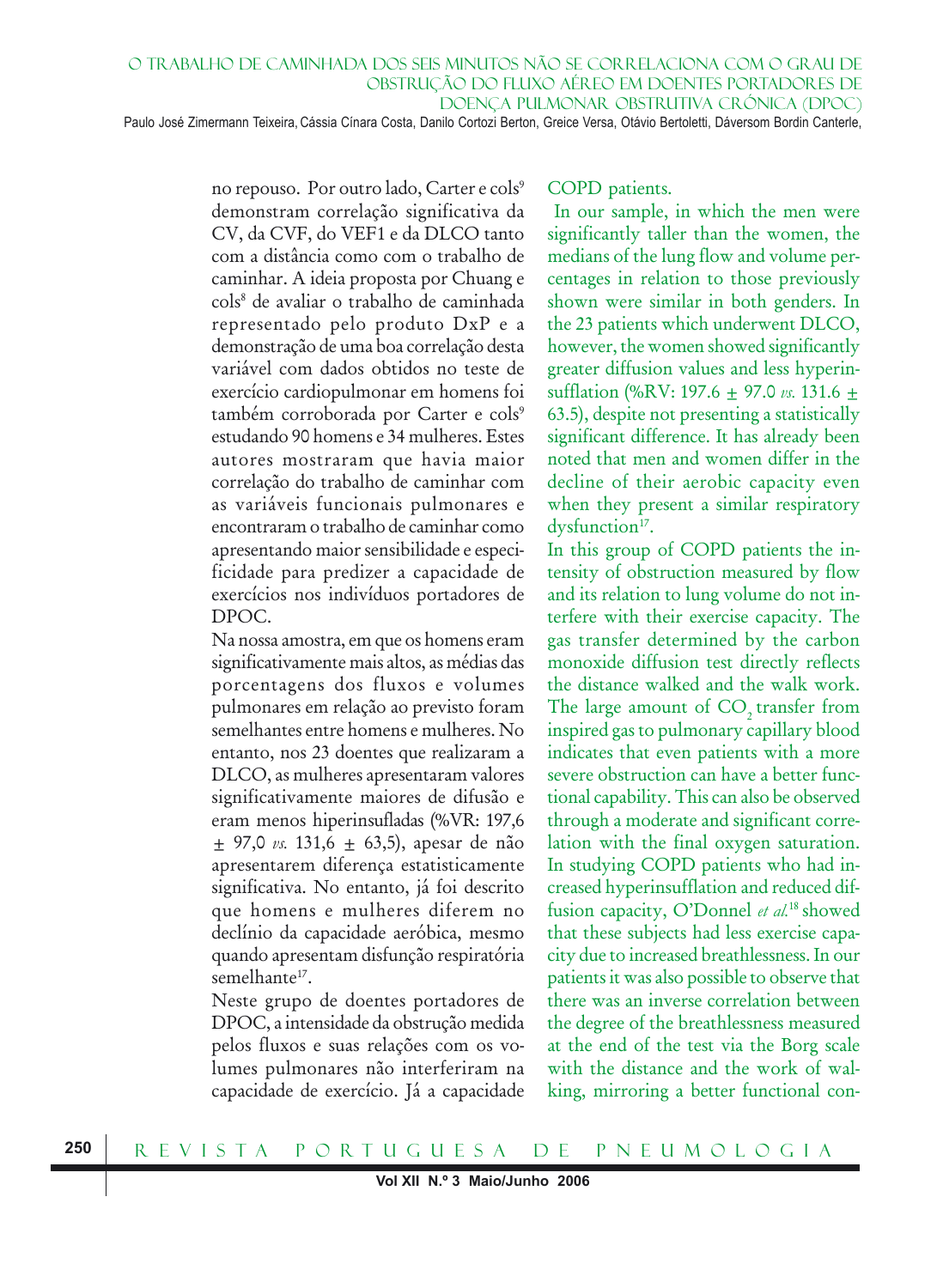de trocas gasosas avaliada pelo teste de difusão do monóxido de carbono reflectiu directamente a distância e o trabalho de caminhar efectuado, indicando que mesmo doentes com uma obstrução mais intensa podem ter uma melhor capacidade funcional devido à maior preservação das trocas gasosas no seu leito capilar, o que também pode ser observada através de uma correlação moderada e significativa com a saturação final de oxigénio. Estudando portadores de DPOC com maior hiperinsuflação e maior redução da capacidade de difusão, O'Donnel *et al.*<sup>18</sup> demonstraram que estes indivíduos apresentavam menor capacidade de exercício devido a maior intensidade da dispnéia. Nos nossos doentes também foi possível observar que existia uma correlação inversa entre a intensidade da dispneia medida no final do teste, através da escala de Borg, tanto com a distância como com o trabalho de caminhar. Assim, quanto menor a intensidade da dispneia, maior a distância que o doente caminhava e, consequentemente, maior era a tolerância ao teste de caminhada. Já a variação da escala de Borg se correlacionou apenas com a distância e não com o trabalho de caminhar.

Embora o limiar anaeróbico e o consumo máximo de oxigénio (VO $_{2}$ ) não tenham sido avaliados no presente estudo, as suas correlações com o trabalho de caminhar já foram demonstradas<sup>8,9</sup>. Troosters e cols<sup>19</sup> observaram que o valor da VO<sub>2</sub> durante o teste de caminhada dos seis minutos foi comparável com o alcançado no pico do exercício incremental no cicloergómetro num grupo de doentes com DPOC. Estes autores evidenciaram noutro estudo<sup>20</sup> com dition for carrying out the test. In this way, the lesser the degree of breathlessness, the greater the distance the patient walked, and consequently, the greater tolerance to the walk test. Variations on the Borg scale correlated only with the distance and not the work of walking.

Although the anaerobic limit and the maximum oxygen consumption  $(\mathrm{VO}_2)$ were not evaluated in this study, their correlation with the work of walking has already been shown8,9. Troosters *e al* <sup>19</sup> observed that the  $\rm VO_{2}$  value during the six-minute-walk test was comparable to that attained at the peak of incremental cycloergometer exercise in the group of COPD patients. The same authors showed in another study<sup>20</sup> with COPD patients that the speed walked during the six-minute-walk test did not differ from the maximum speed seen in the incremental test. Accordingly, we hope to show that correlations exist in if not all, then in at least the majority of the functional and physiological variables in the walk test, seeing as that this would be the translation of metabolic alterations induced by a maximum effort made by the COPD patient.

We conclude that it was not possible to show a correlation between the degree of air flow obstruction and the work of walking in the population studied. The sole respiratory function parameter which correlated with distance and the work of walking was the DLCO, reflecting a greater capillary reading by the transfers and consequently less breathlessness.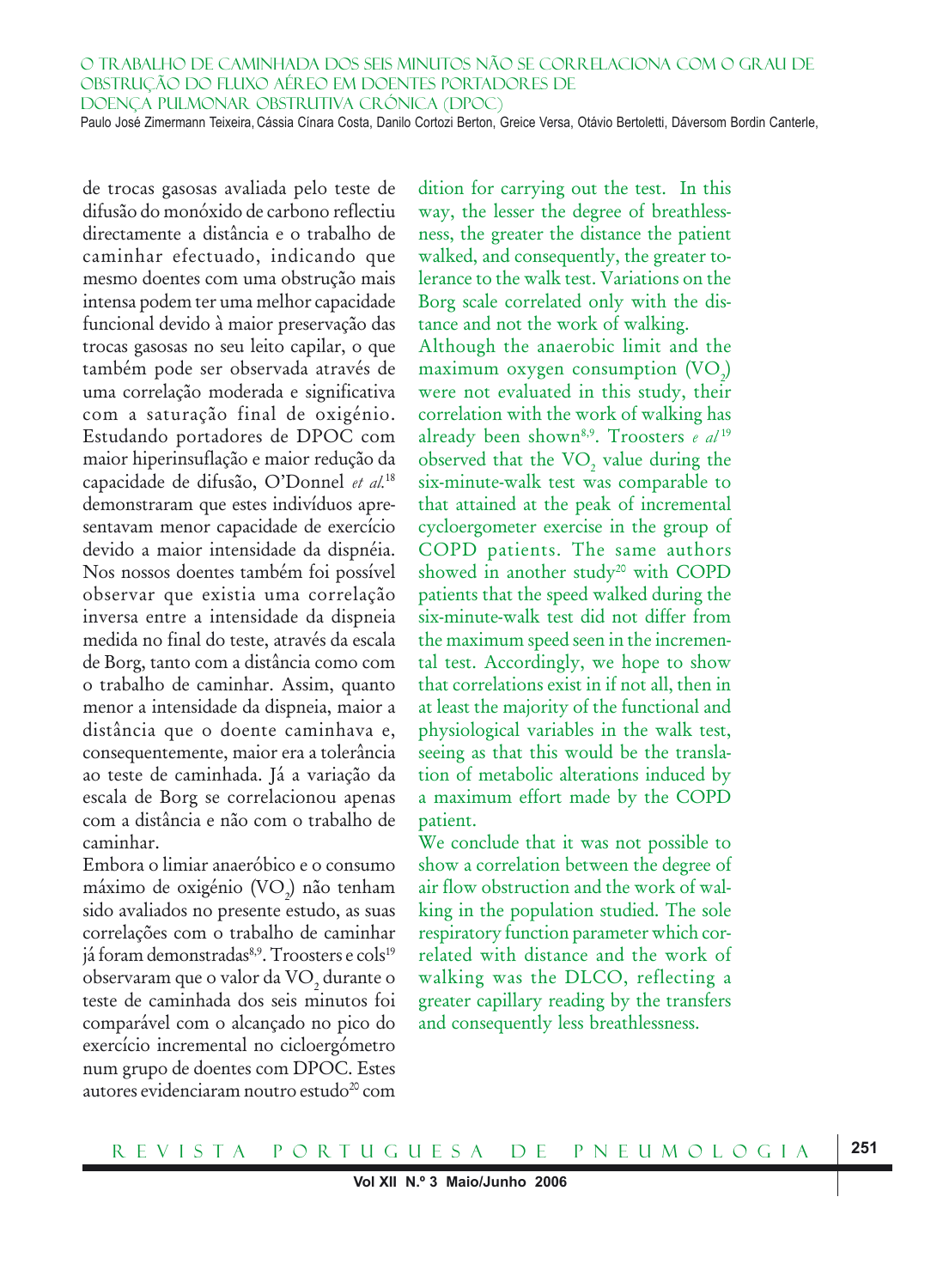Paulo José Zimermann Teixeira, Cássia Cínara Costa, Danilo Cortozi Berton, Greice Versa, Otávio Bertoletti, Dáversom Bordin Canterle,

portadores de DPOC que a velocidade da caminhada durante o teste de seis minutos não difere da velocidade máxima medida no teste incremental. Desta forma, esperaríamos demonstrar a existência de correlações, se não de todas, pelo menos da maioria das variáveis funcionais e fisiológicas com o trabalho de caminhar, uma vez que este seria a tradução das alterações metabólicas induzidas por um esforço máximo realizado pelo doente com DPOC.

Concluindo, na população estudada não foi possível demonstrar correlação do grau de obstrução ao fluxo aéreo com o trabalho de caminhar. O único parâmetro funcional respiratório que se correlacionou positivamente com a distância e com o trabalho de caminhar foi a DLCO, reflectindo um maior leito capilar para trocas e, consequentemente, uma menor intensidade da dispneia.

# **Bibliografia/Bibliography**

1. Barnes PJ. Chronic Obstructive Pulmonary Disease. New Engl J Med 2000; 343: 269-280.

2. Pawels RA, Buist AS, Calverley PMA, Jenkins CR, Hurd SS. Global strategy for the diagnosis, management, and prevention of chronic obstrutctive pulmonary disease: NHLBI/WHO Global Initiative for Chronic Obstructive Lung Disease (GOLD) Workshop summary. Available at http://www.gold copd.com.

3. Marin JM, Carrizo SJ, Gascon M, Sanchez A, Gallego B; Celli B. Inspiratory capacity, dynamic hyperinsuflation, breathless and exercise performace during the 6-minutes-walk test in chronic obstructive pulmonary disease. Am J Respir Crit Care Med 2001;163: 1395-9.

4. Fishman A, Martinez F, Naunheim K, Piantadosi S, Wise R, Ries A, Weinmann G, Wood DE; National Emphysema Treatment Trial Research Group. A randomized trial comparing lung-volume-reduction

surgery with medical therapy for severe emphysema. N Engl J Med. 2003;348(21):2059-73.

5. Rabinovich RA, Valaró J., Roca J. Evaluación de la tolerância al ejercicio em pacientes com EPOC. Prueba de marcha de 6 minutos. Arch Bronconeumol 2004; 40(2):80-5.

6. Bauerle O, Chrusch CA, Younes M. Mechanisms by which COPD affects exercise tolerance. Am J Respir Crit Care Med 1998; 157:57-68.

7. ATS Statement: Guidelines for the six-minute walk test. Am J Respir Crit Care Med 2002; 166:111-117. 8. Chuang M-L, Lin I-F and Wasserman K. The body weight-walking distance product as related to lung function, anaerobic threshold and peak  $\rm VO_{2}$  in CPOD patients. Respir Med 2001; 95, 618-626.

9. Carter R, Holiday DB, Nwasuruba C, Stocks J, Grothues C and Tiep B. 6-Minute Walk Work Capacity in Patients With COPD. Chest 2003; 123:1408- -1415.

10. Knudson RJ, Lebowitz MD, Holdberg CJ, Burrows B. Changes in the normal maximal expiratory flow-volume curve with growth and aging. Am Rev Respir Dis 1983; 127:725-734.

11. Gaensler EA, Smith AA. Attachment for automated single breath diffusion capacity measurement. Chest 1973; 63:136-145.

12. Goldman P, Becklake MR. Respiratory function tests: normal values at median altitudes and the prediction of normal results. Am Rev Tuberc 1959; 79:457-467.

13. Killian KH, Campbell EJM, Summers E and Jones NL. Relationship between pulmonary impairment, exercise capacity and intensity of dyspneia. Eur Respir J 1993; 6 (Suppl 7): 571S.

14. Fink G, Moshe S, Goshen J, Klainman E, Lebzelter J, Spitzer S and Kramer MR. Functional Evaluation in Patients with Chronic Obstructive Pulmonary Disease: Pulmonary Function Test versus Cardiopulmonary Exercise Test. J Occup Environ Med 2002; 44: 54-58.

15. Mac Gavin CR, Artvinli M, Naoe H, McHardy. Dyspnoea, disability, and distance walked: comparison of estimates of exercise performance in respiratory disease. Br Med J 1978; 2: 241-243.

16. Mak VE, Bugler JR, Roberts CM, Spiro SG. Effect of arterial oxygen desaturation on six minute walk distance, perceived effort, and perceived breath-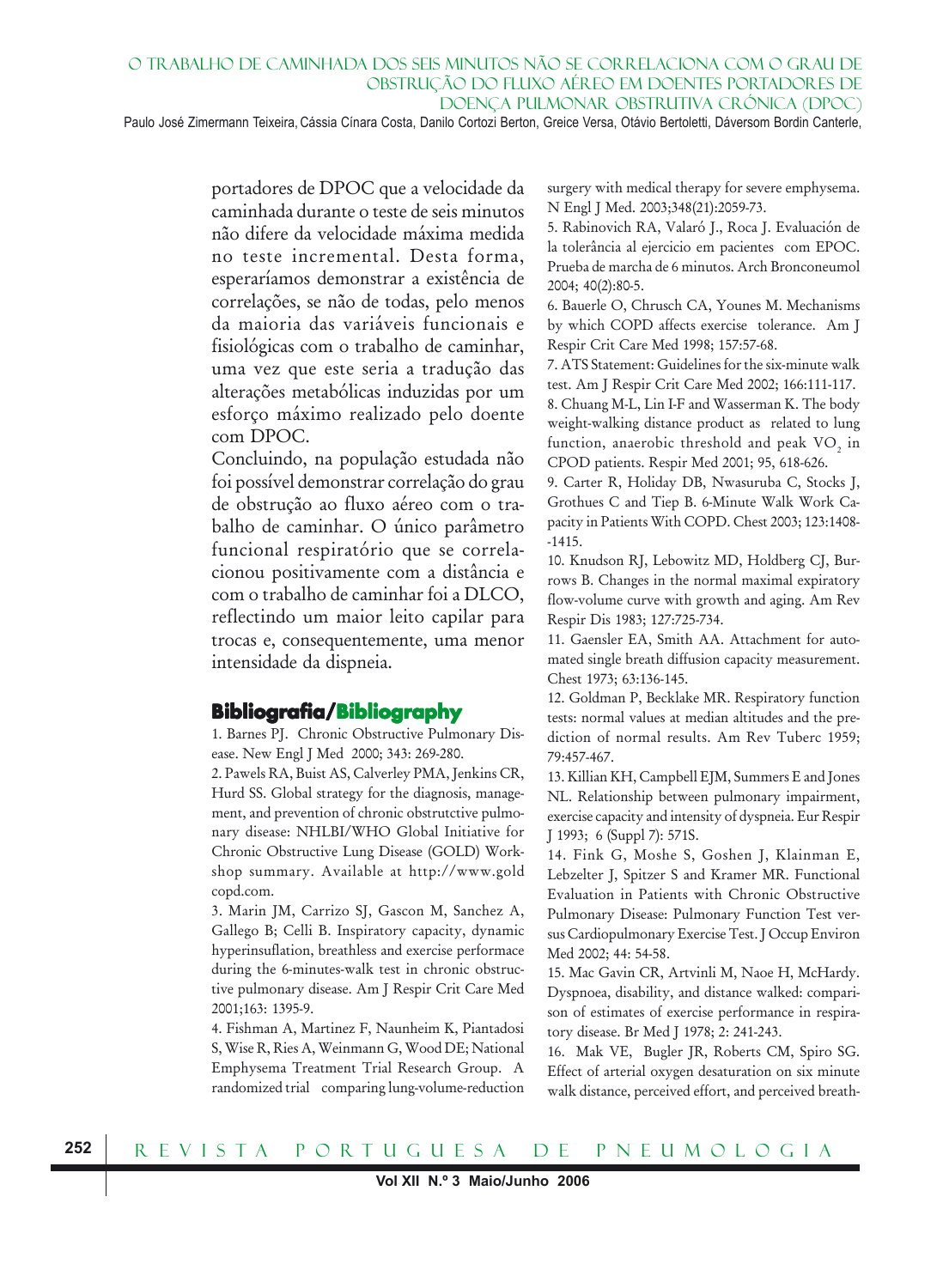Paulo José Zimermann Teixeira, Cássia Cínara Costa, Danilo Cortozi Berton, Greice Versa, Otávio Bertoletti, Dáversom Bordin Canterle,

lessness in patients with airflow limitation. Thorax 1993; 48: 33-38.

17. Carter R, Nicotra B, Huber G. Differing effects of airway obstruction on physical work capacity and ventilation in men and women with COPD. Chest 1994; 106:1730-39.

18. ODonnel DE, Revill SM and Webb KA. Dynamic Hyperinflation and Exercise Intolerance in Chronic Obstructive Pulmonary Disease. AM J Respir Crit Care Med 2001;164:770-777

19. Troosters T, Vialro J, Rabinovich R, Casas A, Barberá JA, Rodriguez-Roisin R et al. Physiological responses to the 6-min walk test in patients with chronic obstructive pulmonary disease. Eur Respir J 2002; 20: 546-9.

20. Casas A, Vilaro J, Rabinovich RA, Mayer AF, Valera JL, Bertoni E et al. Encouraged six minute walking test reflects "maximal" sustainable exercise performance in COPD patients. Eur Resp J 2002; 20: 285S.